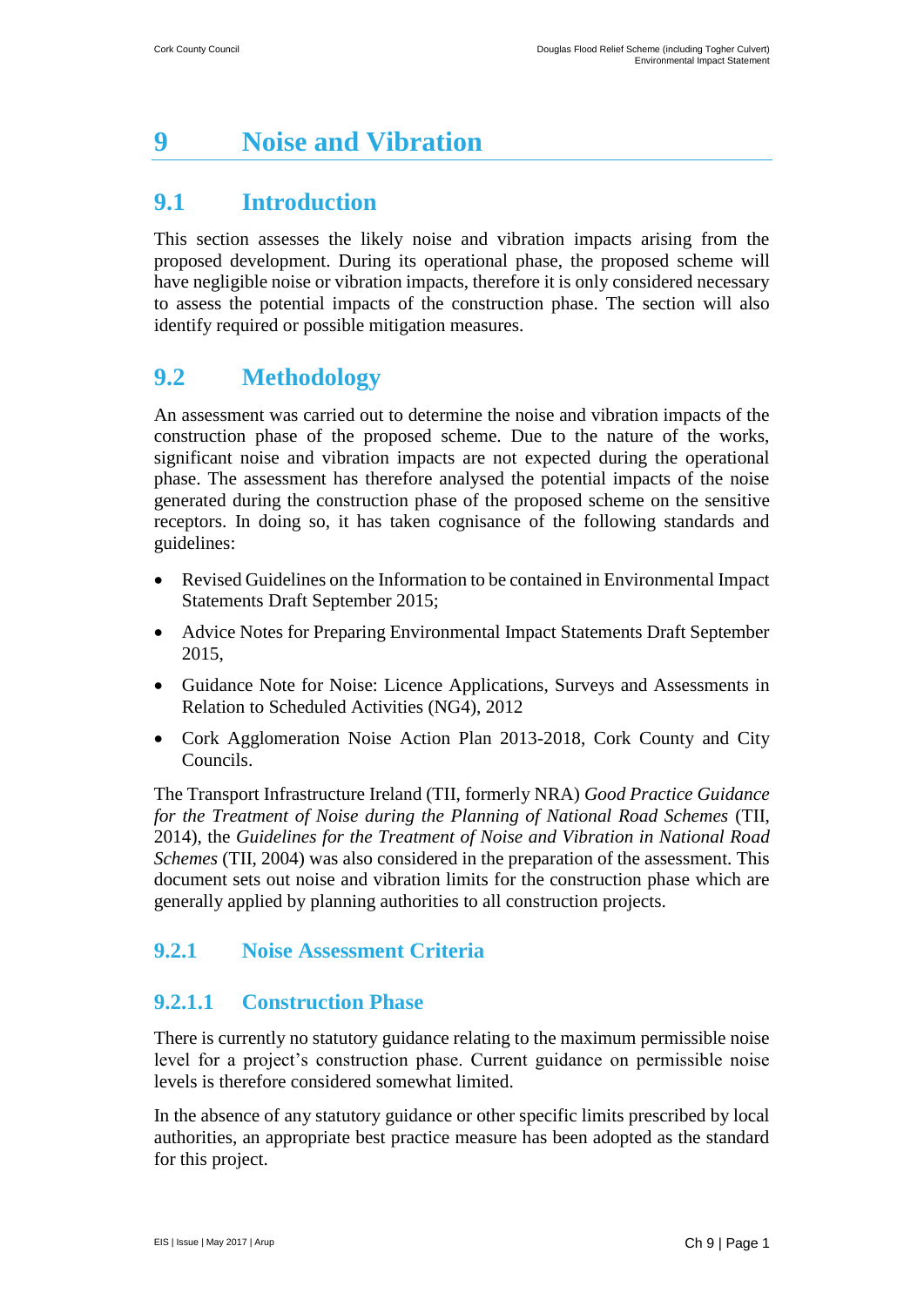Best practice guidelines are taken from the British Standard BS 5228 – 1: 2009 +A1 2014: '*Code of practice for noise and vibration control on construction and open sites – Noise'.* 

BS 5228 sets out an approach for setting appropriate construction noise limits for residential dwellings, but it does not provide guidance for commercial or office buildings. The BS 5228 'ABC Method' calls for the designation of a noise sensitive location into a specific category (A, B or C) based on existing ambient noise levels in the absence of construction noise. This then sets a threshold noise value that, if exceeded, indicates a significant noise impact is associated with the construction activities as summarised in **Table 9.1**.

| <b>Assessment Category and Threshold Threshold Value (dB)</b>        |                   |                   |                   |  |
|----------------------------------------------------------------------|-------------------|-------------------|-------------------|--|
| <b>Value Period (LAeq)</b>                                           | <b>Category A</b> | <b>Category B</b> | <b>Category C</b> |  |
| Night-time $(23:00 \text{ to } 07:00 \text{hrs})$                    | 45                | 50                | 55                |  |
| Evenings & Weekends <sup>D</sup>                                     | 55                | 60                | 65                |  |
| Daytime $(07:00 - 19:00$ hrs) and<br>Saturdays $(07:00 - 13:00$ hrs) | 65                | 70                | 75                |  |

|  | Table 9.1: Example Threshold of Significant Effect at Dwellings |  |
|--|-----------------------------------------------------------------|--|
|  |                                                                 |  |

- Note A: Category A: threshold values to use when ambient noise levels (when rounded to the nearest 5dB) are less than these values.
- Note B: Category B: threshold values to use when ambient noise levels (when rounded to the nearest 5dB) are the same as category A values.
- Note C: Category C: threshold values to use when ambient noise levels (when rounded to the nearest 5dB) are higher than category A values.
- Note D: 19:00 23:00 weekdays, 13:00 23:00 Saturdays and 07:00 23:00 Sundays.

As a conservative estimate, Category A noise limits have been selected for daytime, evening time and night time noise limits. These limits are outlined in Table 9.2 and will be applied at the nearest sensitive receptor to each of the construction work areas. Sensitive receptors are defined in BS5228 as any occupied premises outside a site used as a dwelling, place of worship, educational establishment, hospital or similar institution or any other property likely to be adversely affected by an increase in noise level.

|  | Table 9.2: Noise limits to be applied at sensitive receptors. |  |  |  |
|--|---------------------------------------------------------------|--|--|--|
|--|---------------------------------------------------------------|--|--|--|

| <b>Assessment Category and Threshold Threshold Value (dB)</b>        |                           |  |  |
|----------------------------------------------------------------------|---------------------------|--|--|
| <b>Value Period (LAeq)</b>                                           | Category $\overline{A}^A$ |  |  |
| Night-time $(23:00 \text{ to } 07:00 \text{hrs})$                    | 45                        |  |  |
| Evenings & Weekends <sup>D</sup>                                     | 55                        |  |  |
| Daytime $(07:00 - 19:00$ hrs) and<br>Saturdays $(07:00 - 13:00$ hrs) | 65                        |  |  |

The closest sensitive receptors are located c. 10m from the works. Predictions outlined in Section 9.5.1 have been made at this distance in order to estimate noise levels at worst case receptor.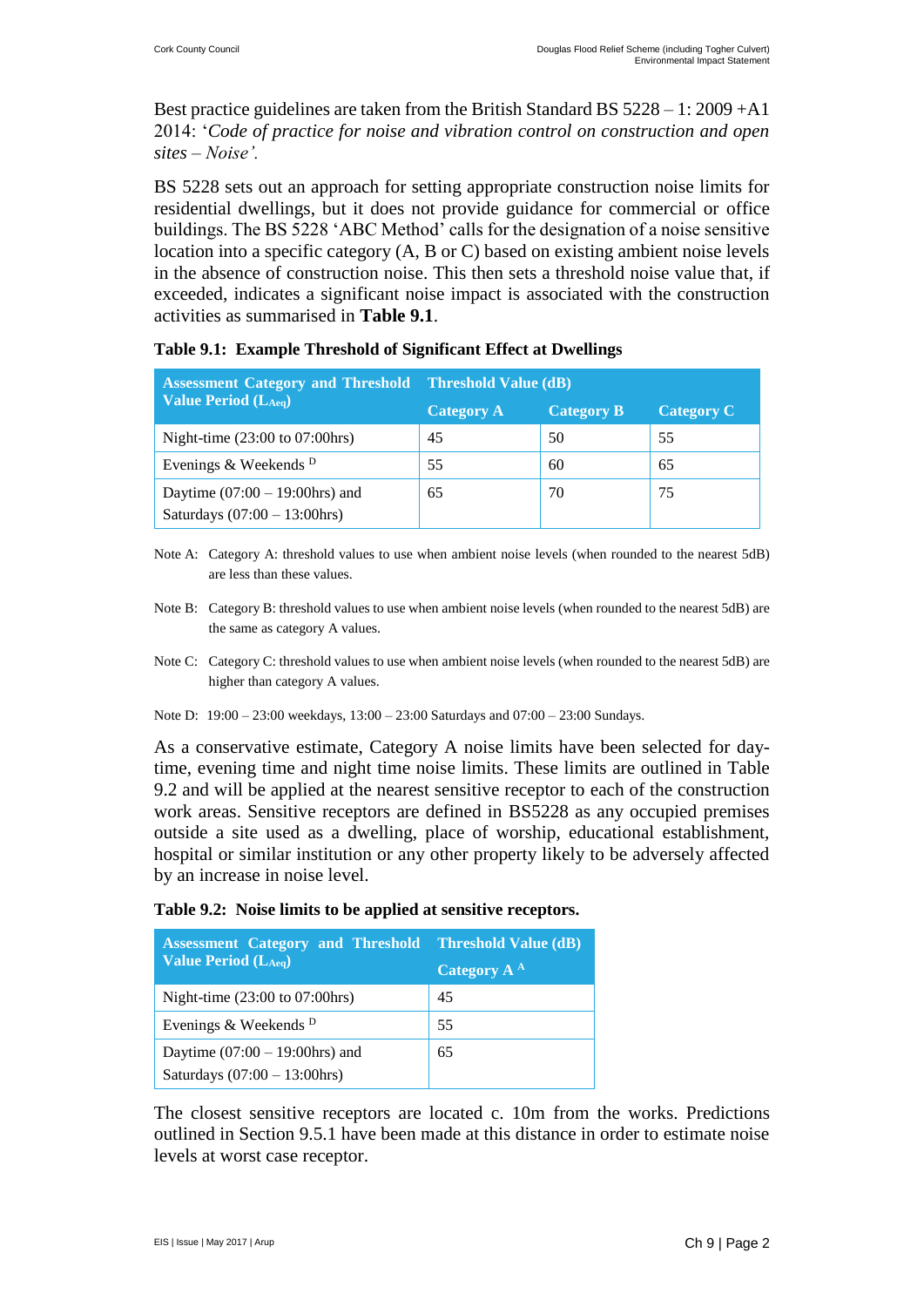## **9.2.2 Vibration Assessment Criteria**

Vibration standards come in two varieties: those dealing with human comfort, and those dealing with cosmetic or structural damage to buildings. There are no expected significant vibration sources associated with the development once the construction phase has been completed.

Building Damage Building Response British Standard 7385-2 (1993) gives guidance regarding acceptable vibration in order to avoid damage to buildings. British Standard BS 5228-2 (2009) reproduces these guidance values.

These standards differentiate between transient and continuous vibration. Surface construction activities are transient because they occur for a limited period of time at a given location. Risk of cosmetic damage to residential buildings starts at a Peak Particle Velocity (PPV) of 15mm/s at 4Hz. Below 12.5 mm/s PPV, the risk of damage tends to zero. Important buildings that are difficult to repair might require special consideration on a case by case basis, but buildings of historical importance should not (unless they are structurally unsound) be assumed to be more sensitive. If a building is in a very unstable state, then it will tend to be more vulnerable to the possibility of damage arising from vibration or any other ground borne disturbance.

The most significant sources of transient vibration during the construction phase of the development are likely to be from the following activities:

- Excavation:
- Breaking of existing road surfaces and removal of bridges;
- Construction traffic:
- Channel widening and deepening, and.
- Piling foundations and flood defence walls, depending on the methodologies chosen.

**Table 9.3** summarises the vibration levels below which there is no risk of damage to buildings. These limits apply to vibration frequencies below 15Hz where the most conservative limits are required. For protected or potentially vulnerable buildings, the recommended construction vibration limit is reduced by 50%.

**Table 9.3: Transient Vibration Impact Criteria for Buildings (conservative criteria below which there is no risk of cosmetic damage).** 

| <b>Category of Building</b>                         | Threshold of potential significant effect<br>(Peak Particle Velocity - PPV -<br>at building foundation) for Transient<br><b>Vibration</b> |
|-----------------------------------------------------|-------------------------------------------------------------------------------------------------------------------------------------------|
| Structurally sound and non-protected buildings      | $12 \text{ mm/s}$                                                                                                                         |
| Protected and / or potentially vulnerable buildings | $6 \text{ mm/s}$                                                                                                                          |

### **9.2.2.1 Human Perception**

Humans are sensitive to vibration stimuli, and perception of vibration at high magnitudes may cause concern. Vibration typically becomes perceptible at around 0.15 to 0.3 mm/s and may become disturbing or annoying at higher magnitudes.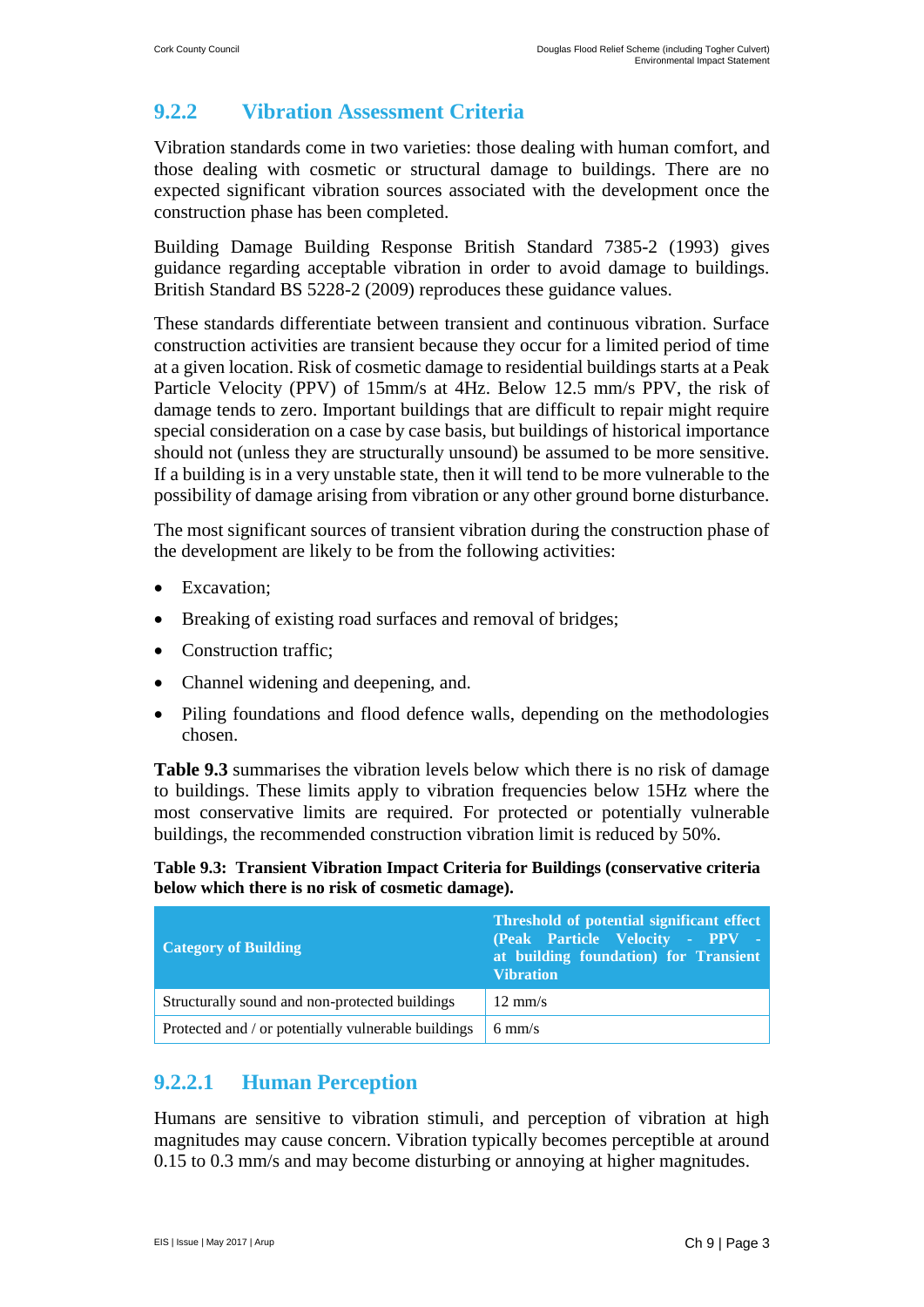During surface construction works, the vibration limits set within Table 9.1 would be perceptible to building occupants and would have the potential to cause subjective impacts.

However, higher levels of vibration are typically tolerated for single events or events of short term duration, particularly during construction projects and when the origin of vibration is known. For example, piling can typically be tolerated at vibration levels up to 6 mm/s during the daytime and the evening if those affected are aware of the time-frame and origin of the vibration, and if they have been informed about the limit values relating to the structural integrity of neighbouring properties.

Therefore, regarding the human perception of vibration, the best way to reduce impacts on those in the locale is to plan and implement an effective public communications strategy informing neighbours about the time and duration of the vibration, that the vibration is being monitored, and that it is within safe limits.

#### **9.2.2.2 Operational Phase**

As the proposed scheme contains no operational noise sources and will generate no traffic, no operational traffic assessment has been undertaken.

## **9.3 Receiving Environment**

Construction works for the proposed scheme will take place in four separate areas along the Tramore River and Ballybrack Stream as follows:

**Area 1:** Ballybrack Stream through Douglas.

**Area 2:** Tramore River through St Patrick's Mills, Douglas

**Area 3**: Grange Stream (tributary of Ballybrack Stream) through Donnybrook Commercial Centre

**Area 4**: Tramore River through Togher

The general study area is shown in **Figure 1.1**. **Figures 1.2a** and **1.2b** show key plans of the proposed flood defence works in Douglas and Togher.

#### **Douglas**

As this is a mainly residential and commercial zone, the existing noise environment in this section of the scheme is characterised by traffic noise.

The most southern point of the scheme in Douglas is at the Donnybrook Commercial Centre (Area 3). The centre comprises of both purpose built commercial units and older structures some of which are protected. The purpose built units are in closest proximity to the proposed works. The Grange Stream currently runs through part of this centre before being culverted.

There are a number of buildings to the east of the culvert and included in the commercial centre. Some of these buildings are listed on the National Inventory of Architectural Heritage or as National Monuments. The Jesus Christ Centre Church is located in one of these protected structures to the east of the culverted stream.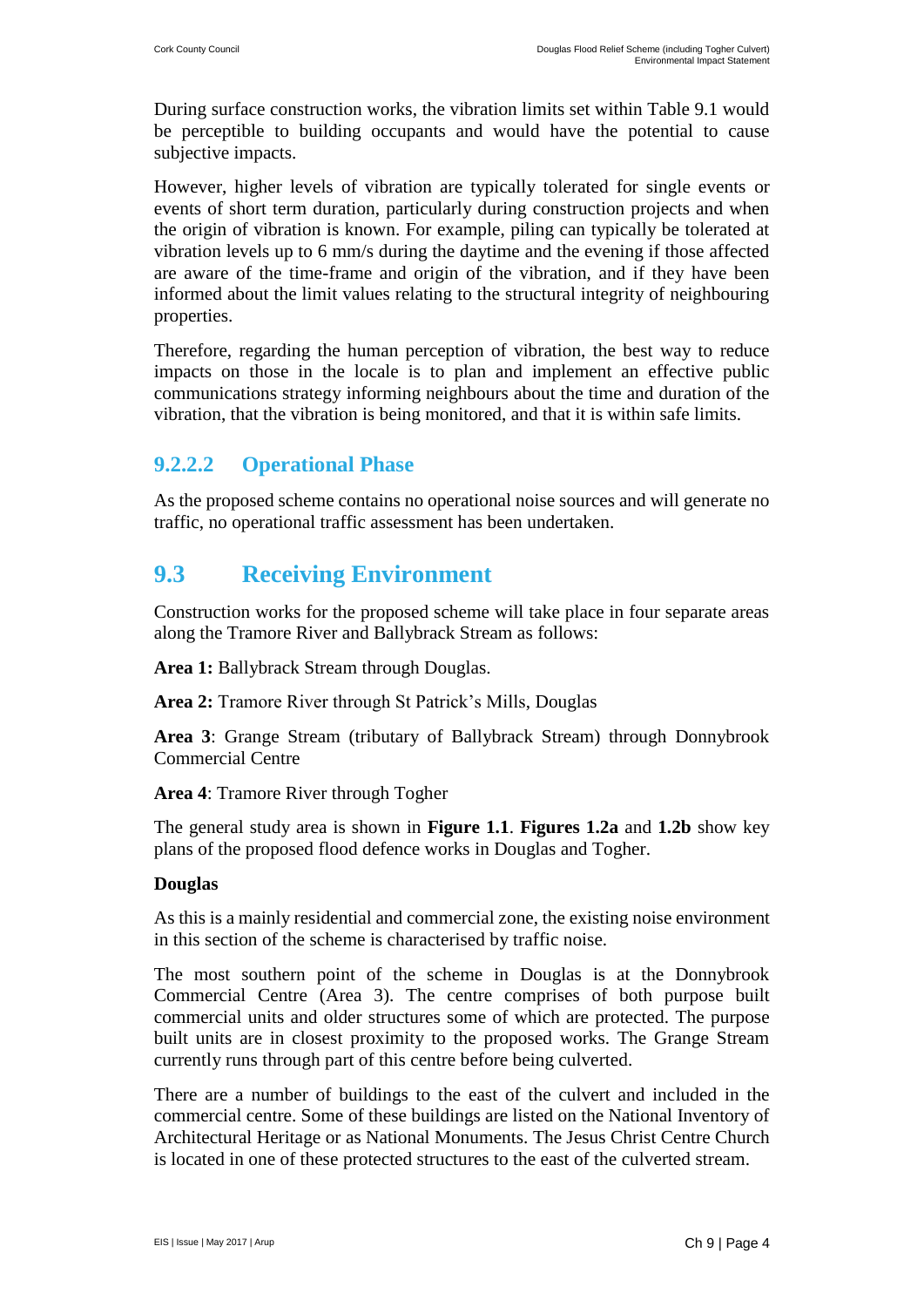There are a number of residential areas surrounding the commercial centre; Grange Park north and behind the commercial units; to the south, Bromley Park and on Donnybrook Hill. The closest residence is approximately 45m north of the Grange Stream culvert and behind the commercial units in Grange Park.

The next section of the proposed flood relief scheme is downstream of the Grange Stream after the convergence of the Grange Stream into the Ballybrack Stream in Ballybrack Woods (Area 1). This area is used for recreation with a combined cycle/walkway through the woods that runs parallel to the Ballybrack Stream. Refer also to Chapters 1 and 3 for further details on the surrounding environment. In Ravensdale, there are a number of one off residential houses adjacent to the stream. Where Church Road crosses over the Ballybrack Stream, the surrounding area is a mix of retail, residential and recreational facilities. The Irish Countrywomen's Association (ICA) Hall is located on the left bank of the stream near Church Road (Refer to Figure 3.1). There is a retirement home and a number of retail units to the west of the ICA Hall. North of Church Road is St Luke's National School and Douglas Community Centre. The Ballybrack Stream flows under Church Road and north through Douglas Community Park towards Douglas village. There are a number of residential houses along the left bank of the stream opposite the Community Park. Many of these houses are c. 10m from the stream. On the right bank of the Ballybrack Stream is Douglas Community Park which runs parallel to the stream. The park contains a playground, large green areas, adult exercise equipment, and a cycle path and footpath that run parallel to the stream connecting Church Road and Church Street. At Church Street the stream is culverted.

Area 2 consists of construction works at Saint Patrick's Mills, north of Church Street and on the right bank of the Tramore River. The N40 national primary road or South Link runs over West Douglas Street and is a significant source of traffic noise in the area. East of Saint Patrick's Mills is the Douglas Village Shopping Centre which attracts significant traffic including cars which park in the multi-level car park.

#### **Togher**

As detailed in **Chapter 3**, the existing culvert between Lehenaghmore Industrial Estate and Greenwood Estate will be replaced and extended with a new reinforced concrete culvert. Lehenaghmore Industrial Estate is located at the southern and upstream end of Area 4 (Togher). A small number of commercial properties, as well as the housing estate at Brooke Avenue lie in close proximity to the river bank. The noise environment in this area is characterised by road traffic.

The existing culvert runs partially along the Lehenaghmore Road, through Togher cross and along Togher Road. The culverted section of the Tramore River is beneath the Togher Rd, which is lined with housing estates, the Togher Girls' National School, Togher Boys' National School and the Church of the Way of the Cross. The noise environment in this area is characterised by road traffic, which experiences school- and work-related peaks.

At the northern (downstream) extent of the scheme lies Greenwood Estate, which is a residential estate where numerous residential properties back onto the Tramore River before it is culverted.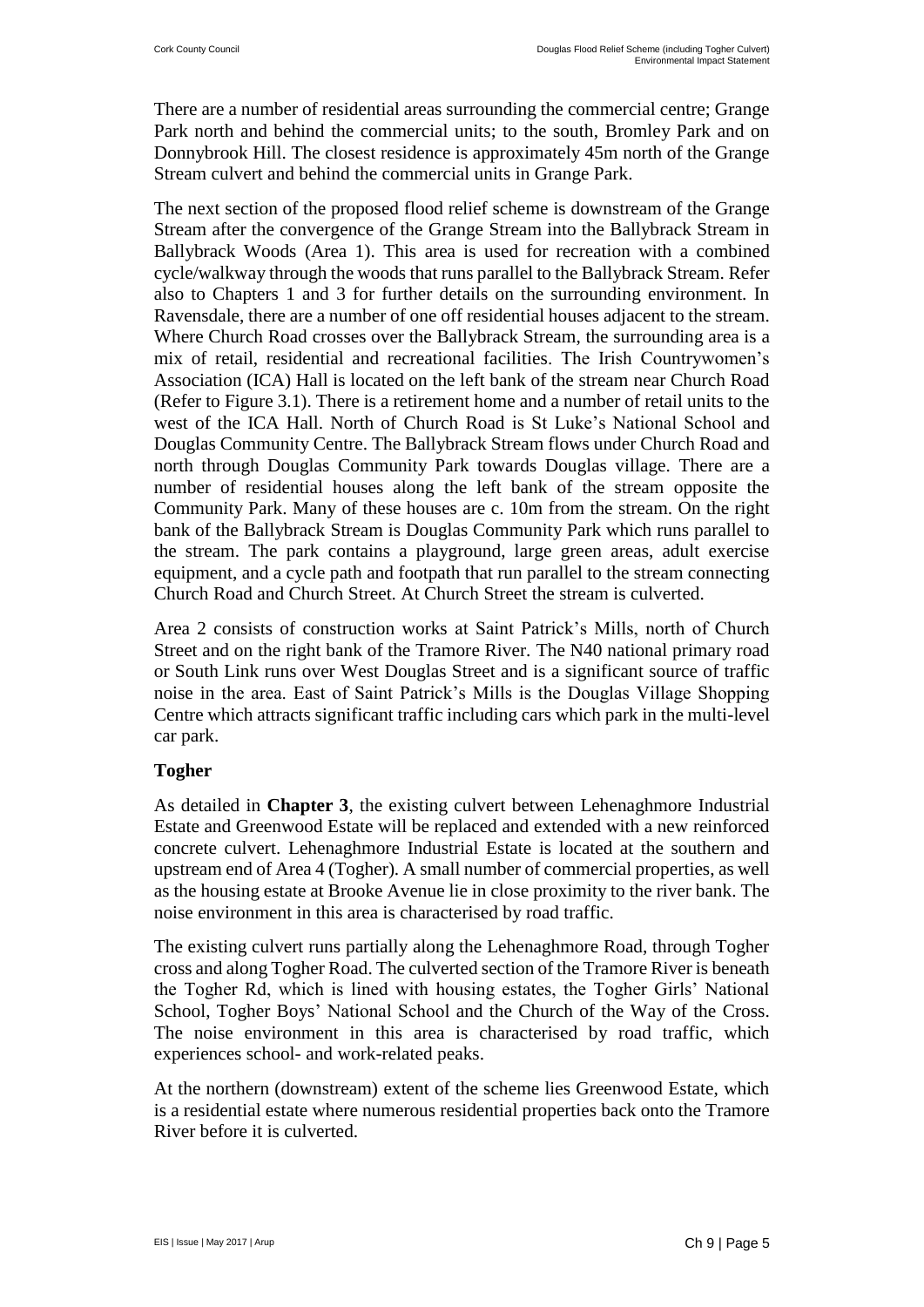A number of commercial properties including Griffin's piano shop are located on the river bank. The noise environment in this area is characterised by road traffic.

# **9.4 Characteristics of the Proposed Scheme**

The proposed scheme consists of a number of construction activities as described in detail in **Chapter 3** of this EIS. The main aspects of the proposed scheme in relation to noise and vibration include the following:

- Construction of new flood defence walls and/or replacement of existing walls with new flood defence walls
- Replacement of and/or extension of existing culverts
- Removal of and/or replacement of bridges
- Removal of existing trash screens and construction of new screens
- Local channel widening, deepening, realignment and regrading
- Construction of new earthen flood defence embankment
- Provision of civil works such as road/footpath regrading at a number of locations;
- Removal of vegetation and trees to facilitate construction works
- Construction of 2 no. underground surface water pumping stations

All construction works are likely to generate noise and vibration to varying degrees, due to the intensity of the works and the machinery involved. In addition, the noise and vibration will be perceived differently in proportion to the distance from the receptor to the source.

# **9.5 Evaluation of Impacts**

### **9.5.1 Construction Impacts**

The TII guidance advises that noise levels associated with construction may be calculated in accordance with the methodology set out in BS 5228: Part 1. This standard sets out sound power levels for plant items normally encountered on construction sites, which in turn enables the prediction of noise levels at selected locations. The TII guidance notes that definitive construction methods and number of plant items are not usually set out at the EIS stage and that the overriding requirement of the contractor will be to construct the scheme to the final design within the constraints of the construction noise limits. These limits are set out in **Table 9.2**.

**Table 9.4** to **9.6** presents input data and calculations of indicative noise levels for typical noise sources associated with the construction of the proposed scheme. The numbers in respect of plant presented in the tables below are also indicative.

Noise levels have been predicted using guidance set out in BS 5228: *Code of Practice for Noise and Vibration Control on Construction and Open Sites (Part 1: Noise)* (BSI, 2009+A1:2014).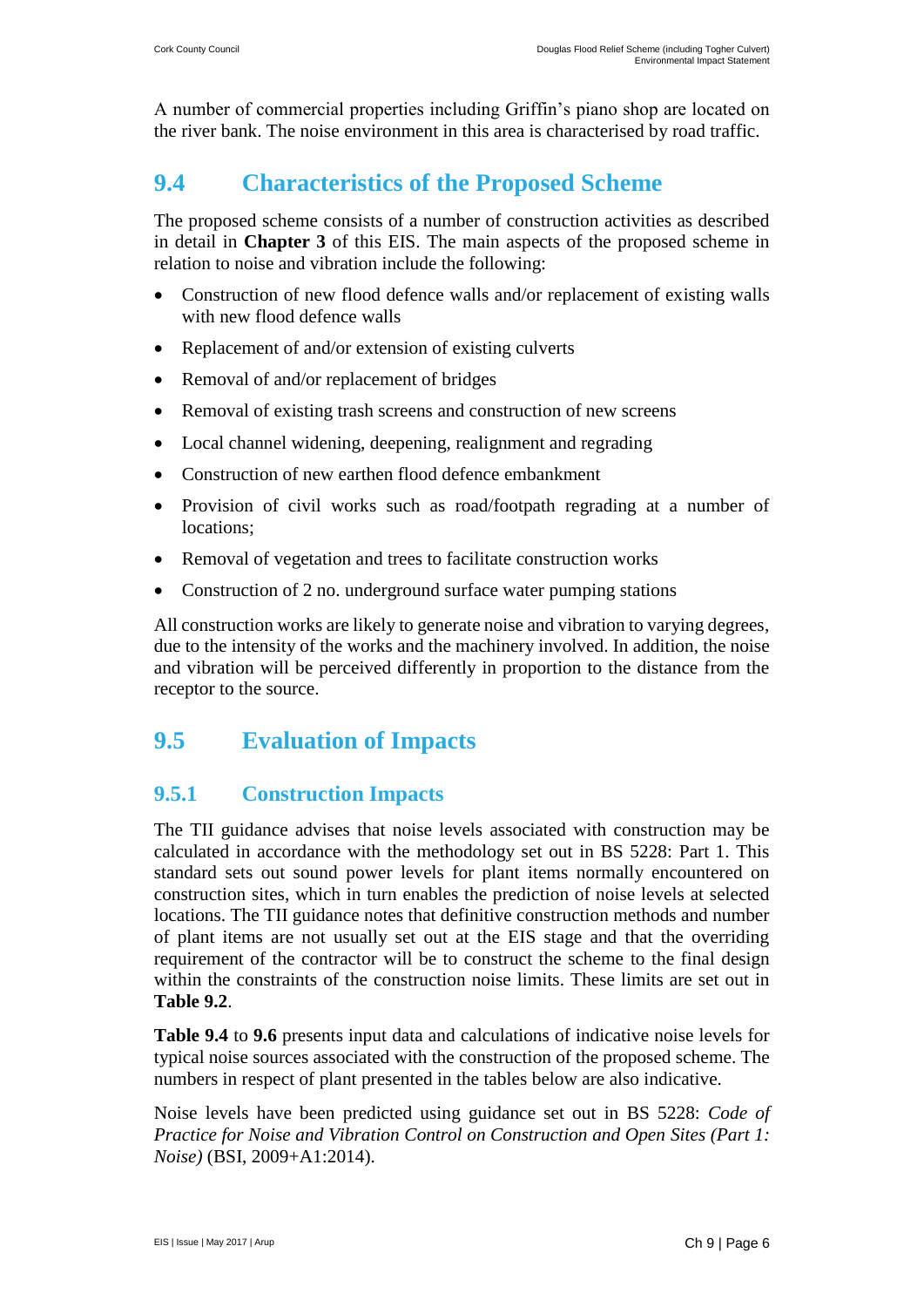The assessment has been conducted to be representative of a worst case scenario. The following assumptions have also been made in the preparation of these construction noise prediction calculations:

- Plant items are operating between 25% and 80% of the time;
- All plant items associated with the individual phases are operating simultaneously and at the same distance for any one scenario; and
- The provision of a 2.4m hoarding around the construction works. This has been inputted as a 10dB reduction for each noise source, although a greater level of noise reduction would be expected.

BS 5228: 2009+2014 sets out typical noise levels for items of construction plant. **Table 9.4** sets out assumed plant items during the key phases of construction with the associated source reference from BS 5228.

The first relates to construction of flood defence walls, embankments, culverts and bridges, the second examines noise generated from works to roads.

| <b>Phase</b>                            | <b>Typical Plant Item</b>                           | <b>Sound Power</b><br><b>Level</b><br>$(dB L_{Aeq,1hr})^1$ | $%$ of time in<br>operation |
|-----------------------------------------|-----------------------------------------------------|------------------------------------------------------------|-----------------------------|
| Construction of                         | Chainsaw                                            | 100                                                        | 25                          |
| flood defence<br>walls,                 | Water pump                                          | 90                                                         | 80                          |
| embankments,<br>culverts and<br>bridges | Mini Tracked Excavator                              | 96                                                         | 50                          |
|                                         | Concrete Pump + Cement Mixer<br>Truck (Discharging) | 95                                                         | 50                          |
|                                         | Sheet Steel Piling - Hydraulic<br>Jacking           | 91                                                         | 50                          |
| Works to roads                          | Mini Tracked Excavator                              | 96                                                         | 50                          |
|                                         | Mini Planer                                         | 96                                                         | 50                          |
|                                         | Asphalt Paver(+Tipper Lorry)                        | 103                                                        | 50                          |

**Table 9.4: Typical construction noise levels from proposed plant (dB LAeq,1hr)**

<sup>1</sup>: BS 5228-1 Code of practice for noise and vibration control on construction and open sites. Noise

It is expected that works in the distinct zones will be confined to very short periods of time, with a predicted maximum of several months. This will minimise the length of time that receptors are exposed to noise and vibration emissions.

#### **9.5.1.1 Construction of flood defence walls, embankments, culverts and bridges**

**Works proposed: Reinstatement or replacement of existing flood defence wall and construction of new flood defence walls; river bank regrading and embankments; construction or replacement of culverts; trash screen removal/construction, river widening and deepening; replacement of a bridge; bridge removal; tree removal.**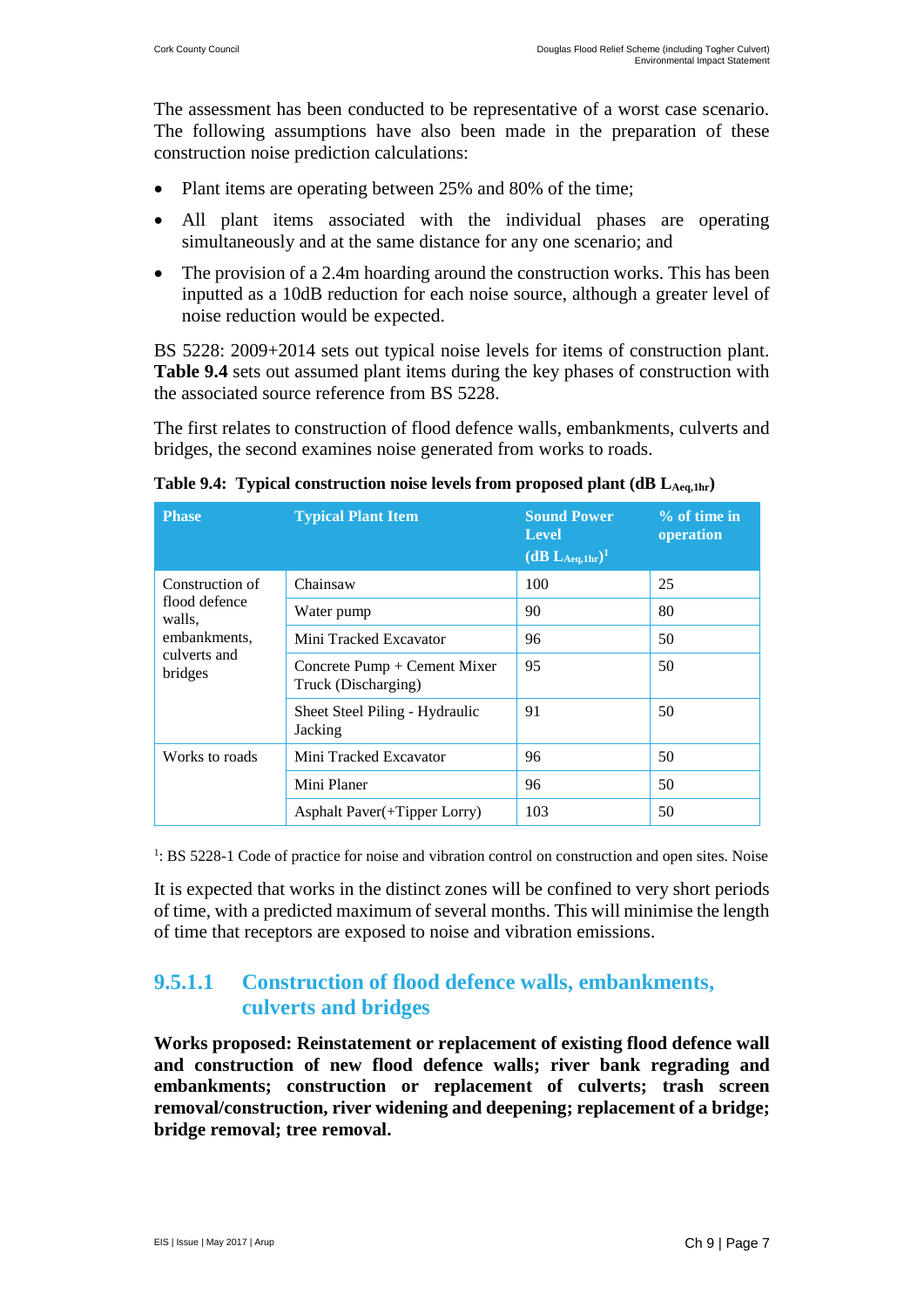Where in-stream works are required as part of construction, this will require over pumping of water or temporary stream diversions, which will produce noise adding to the construction noise. Pumps are also a source of vibration, which is likely to be a constant low-frequency vibration for the duration of the use of the pump.

Ground breaking will be required for accessing and constructing culverts, bridge removal and replacement, and new flood defence walls. Excavators, scrapers, concrete mixers and concrete pumping will be used. In Areas 1, 3 and 4, some trees will be required to be felled and removed from site using chainsaws and elevated work platforms. **Table 9.5** outlines indicative construction noise predictions during this phase at various distances from the construction works.

| <b>Construction of flood defence</b>                  | Calculated LAeq, T at distance from works (dB) |      |                 |                 |
|-------------------------------------------------------|------------------------------------------------|------|-----------------|-----------------|
| walls, embankments, culverts and<br><b>bridges</b>    | 10 <sub>m</sub>                                | 20m  | 40 <sub>m</sub> | 80 <sub>m</sub> |
| Chainsaw                                              | 61.0                                           | 55.0 | 48.9            | 42.9            |
| Water pump                                            | 51.0                                           | 45.0 | 39.0            | 33.0            |
| Mini Tracked Excavator                                | 55.0                                           | 49.0 | 42.9            | 36.9            |
| Concrete $Pump + Cement Mixer$<br>Truck (Discharging) | 54.0                                           | 48.0 | 41.9            | 35.9            |
| Sheet Steel Piling - Hydraulic<br>Jacking             | 50.0                                           | 44.0 | 37.9            | 31.9            |
| Combined $L_{Aea}$ from all plant                     | 63                                             | .57  | 51              | 45              |

**Table 9.5: Indicative construction noise calculations during construction of flood defence walls, embankments, culverts and bridges**

The results of the assessment in **Table 9.5** indicate that for the construction of flood defence walls, embankments, culverts and bridges, the construction daytime noise limit of 65dB LAeq can typically be complied with for the scenario assessed. The nearest sensitive receptor is located c. 10m from these works.

## **9.5.1.2 Works to Roads**

#### **Works proposed: Provision of and re-grading of road/footpaths; replacement of culverts below roadways**

Works required to roads generate noise. It is likely that the increased movement of HGVs will result in an increase in overall noise levels, but this impact is not expected to be significant due to the noise environment already being dominated by traffic noise. Road construction activities, including excavation, will also generate noise.

Replacing existing culverts below the Togher Road and Church Road will require ground breaking excavation, pumping and regrading works. The impact is likely to be moderate temporary but not significant as existing noise levels in these areas are already dominated by traffic noise.

**Table 9.6** outlines indicative construction noise predictions during this phase at various distances from the construction works.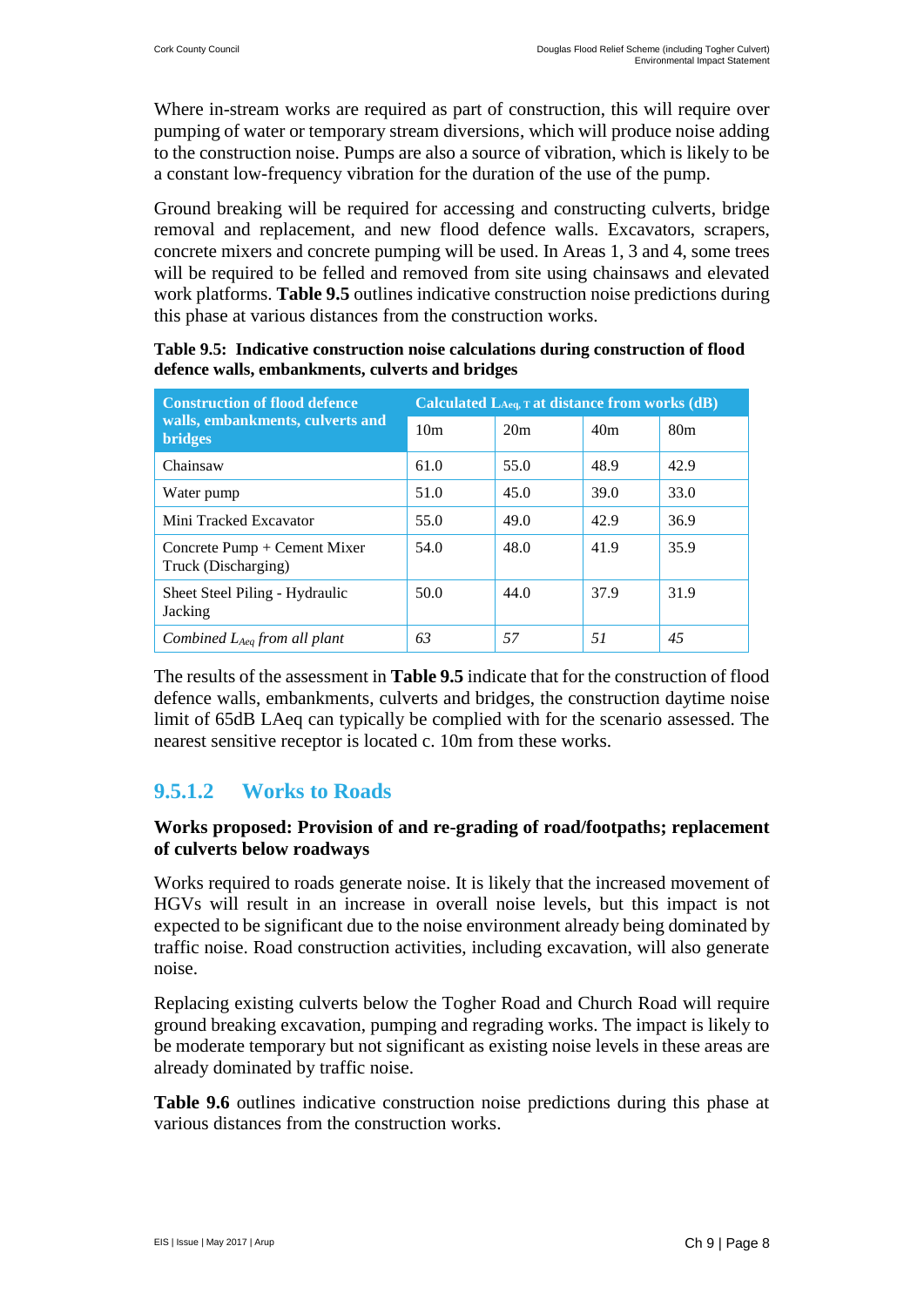| <b>Works to Roads</b>             | Calculated $L_{Aeq, T}$ at distance from works (dB) |      |      |                 |  |
|-----------------------------------|-----------------------------------------------------|------|------|-----------------|--|
|                                   | 10 <sub>m</sub>                                     | 20m  | 40m  | 80 <sub>m</sub> |  |
| Mini Tracked Excavator            | 55.0                                                | 49.0 | 42.9 | 36.9            |  |
| Mini Planer                       | 55.0                                                | 49.0 | 42.9 | 36.9            |  |
| Asphalt Paver (and Tipper Lorry)  | 62.0                                                | 56.0 | 49.9 | 43.9            |  |
| Combined $L_{Aeq}$ from all plant | 63                                                  | 57   | 51   | 45              |  |

#### **Table 9.6: Indicative construction noise calculations during works to roads**

The results of the assessment in **Table 9.6** indicate that for the construction of works in roads, the construction daytime noise limit of 65dB LAeq can typically be complied with for the scenario assessed. The nearest sensitive receptor is located c. 10m from these works.

#### **9.5.2 Operational Impacts**

Once the works are complete it is not envisaged that there will be any operational impacts. Channel maintenance works may be necessary during operation such as trash screen clearing but it is not envisioned that these works will have a significant impact on noise and vibration in the area.

The two surface water pumping stations proposed (located adjacent to Church Road and in St Patricks Mills) as part of the scheme have the potential to generate noise when operational. However, the surface water stations will be installed underground so it is not envisaged that they will have a significant impact. The pumps will also be in operation during flood events only.

# **9.6 Mitigation Measures**

#### **9.6.1 Construction Mitigation Measures**

The construction contractor will be required to manage noise and vibration aspects of the project in accordance with BS 5228 Part 1 (2009) and the European Communities (Noise Emission by Equipment for Use Outdoors) Regulations, 2001 *Code of Practice for Noise and Vibration Control on Construction and Open Sites*. This document provides for practical measures that limit the hours in which noisy activities are permitted, provision of acoustic screening for noisy activities, use of silencers on equipment, siting of noisy mobile equipment away from sensitive receptors, and the provision of relevant training with respect to minimising noise disturbance. It is recommended that the contractor liaises with residents of nearby dwellings in advance of works to assist in managing expectations with regard to length and duration of works, to minimise upset and aggravation.

It is expected that works in the distinct zones will be confined to very short periods of time, with a predicted maximum of several months. This will minimise the length of time that receptors are exposed to noise and vibration emissions. Noise emissions will comply with daytime noise limits  $(65dB L<sub>Aeq1h</sub>)$ .

The following measures will also be employed by the Main Contractor(s):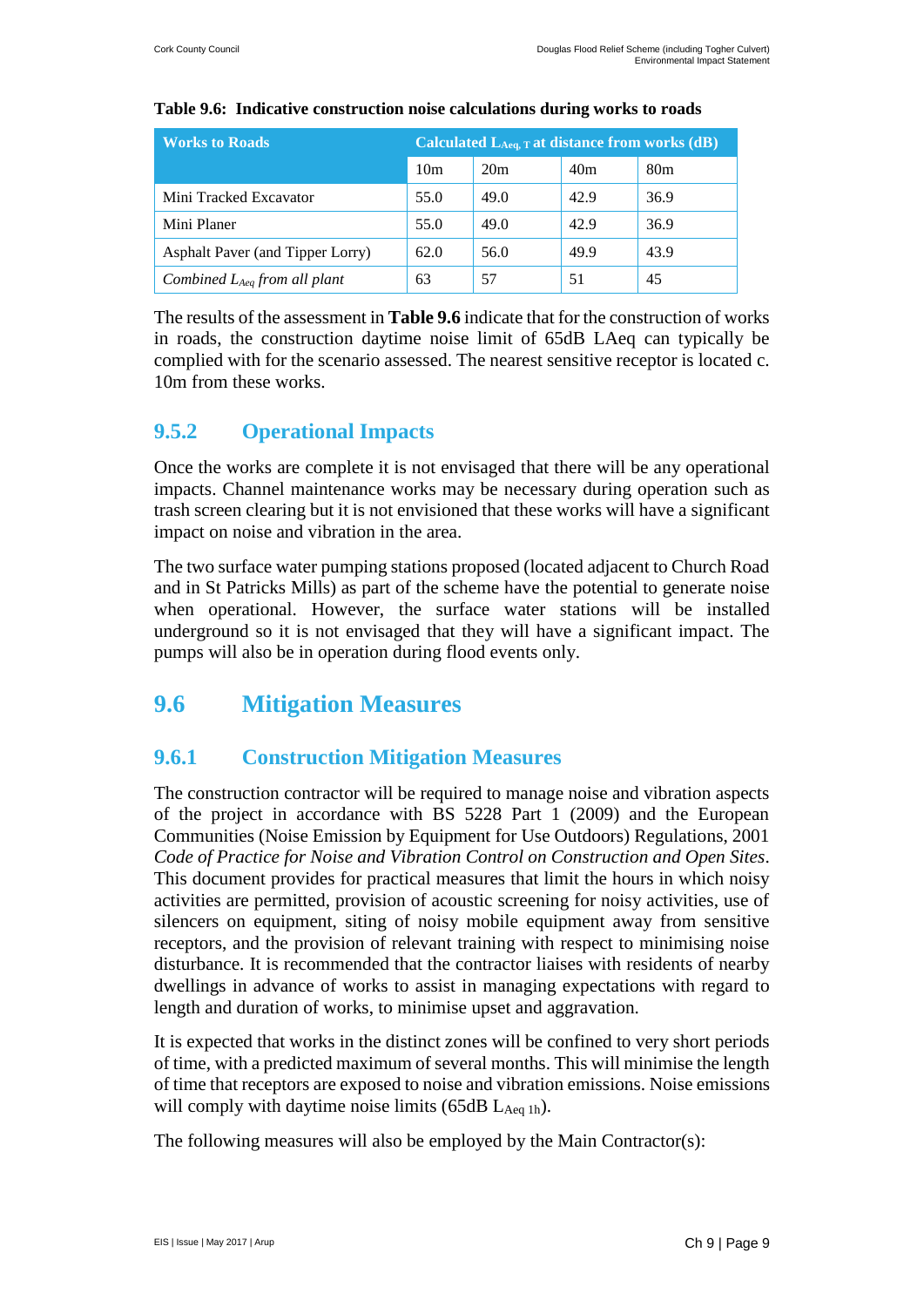- Selection of plant machinery with low inherent potential for generation of noise and/or vibration. All construction plant and equipment to be used at the site will be modern equipment and will comply with the relevant legislation and regulations
- A site representative shall be appointed to be responsible for matters relating to noise and vibration.
- Unnecessary revving of engines shall be avoided and equipment shall be switched off when not required;
- Internal haul routes shall be well maintained and shall avoid steep gradients;
- Rubber linings shall be used in chutes and dumpers etc. to reduce noise impact;
- Drop heights of materials shall be minimised;
- Plant and vehicles shall be started sequentially rather than all together.
- Construction plant and activities to be employed on site shall be reviewed to ensure that they are the quietest available for the required purpose;
- Where required, improved sound reduction methods, e.g. enclosures shall be used;
- Site equipment shall be located away from noise sensitive areas, as much as is feasible;
- Regular and effective maintenance by trained personnel shall be carried out to reduce noise and/or vibration from plant and machinery;
- Any compressors used on-site will be of the "sound reduced" models fitted with properly lined and sealed acoustic covers which will be kept closed whenever the machines are in use and all ancillary pneumatic tools shall be fitted with suitable silencers.
- Machines, which are used intermittently, will be shut down or throttled back to a minimum during those periods when they are not in use.
- Any plant, such as generators or pumps, which are required to work outside of normal working hours, will be surrounded by an acoustic enclosure.
- A 2.4m hoarding will be provided around the construction works area where possible. However if this is not suitable for the construction of embankments, the use of pressed-in sheet piling where possible will avoid vibration nuisance. Screens will be positioned as close as possible to either the source or the receptor. The screen will ensure that there is no direct line of sight between the source and the receptor. The site layout will be considered as this can also contribute to noise screening - the position of storage, offices, or other elements of the construction compound can also provide a degree of noise screening if placed between source and receptor;
- Site activities shall be limited to 8am 7pm, Monday to Friday; and 9am 4pm, Saturday (It may be necessary in exceptional circumstances to undertake certain types of activities outside of normal construction core working hours. Any such working hours outside the normal construction core working hours will be agreed with Cork County Council. The planning of such works will have regard to nearby sensitive receptors;